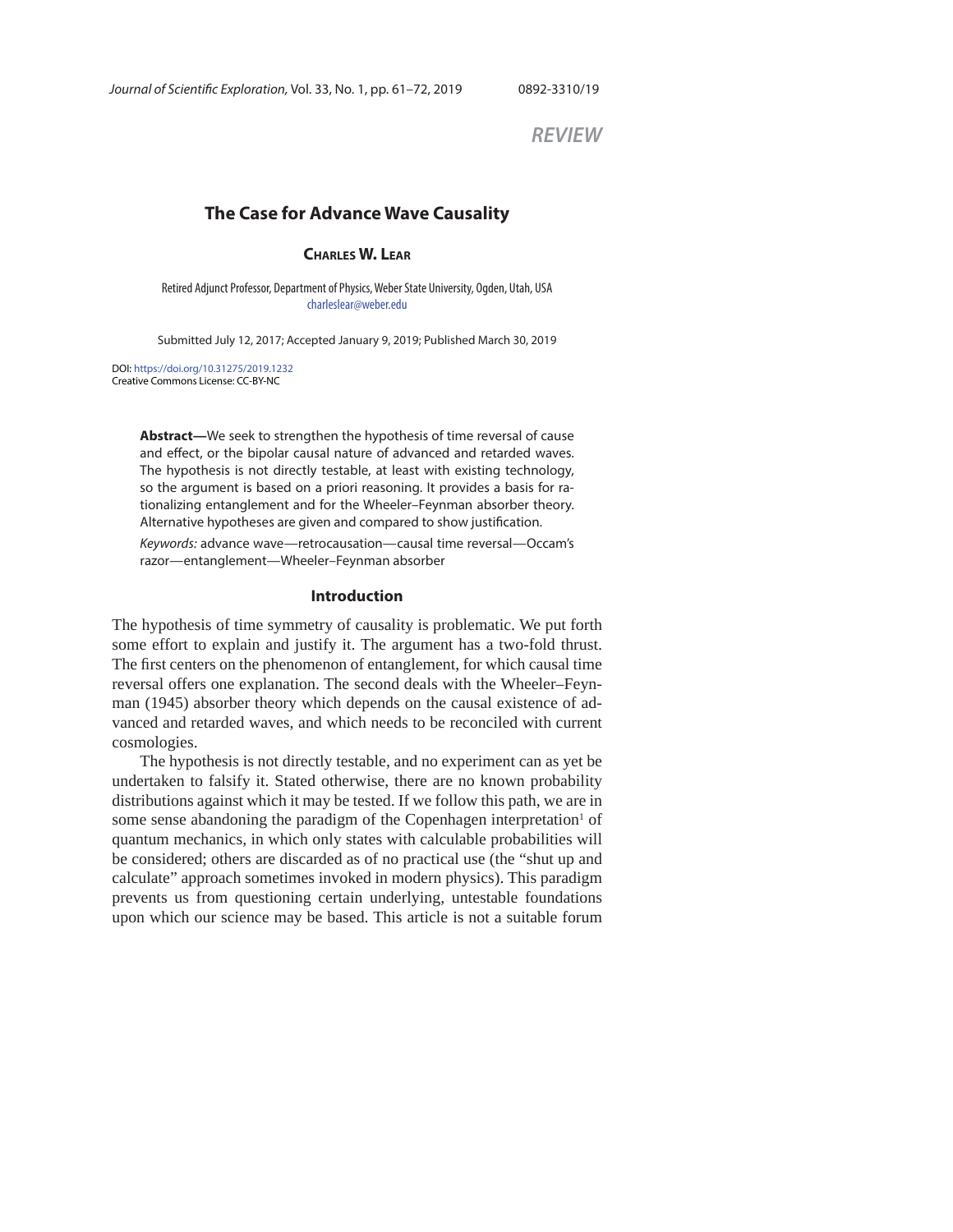

**Figure 1. Space–time diagram of two entangled particles departing from a common source and moving apart in opposite directions in space and forward in time.**

to discuss the merits or demerits of such an approach. Suffice it to say that we choose to go beyond the Copenhagen interpretation. In place of testing against calculable probabilities we will test against Occam's razor,<sup>2</sup> which is a method of ordering the a priori likelihood of various states, which may have no calculable probability distributions, and choosing to explore those which are most likely.

As a thought experiment and a test bed for the hypothesis, we will invoke Bell's theorem (Bell 1964) and the Aspect experiments (Aspect, Dalibard, & Roger 1982, Aspect, Grangier, & Roger 1982). Bell's theorem shows that under some conditions either quantum mechanical predictions fail or causality is nonlocal. The Aspect experiment tested the theorem in a situation in which entangled photons of correlated polarization are generated and measured.

Figure 1 shows a diagrammatic explanation of the experiment. We will then deal with the absorber theory (Wheeler  $&$  Feynman 1945) as a requirement for the validity of the first hypothesis, and show where it needs modification which may allow it to fit our current cosmological models.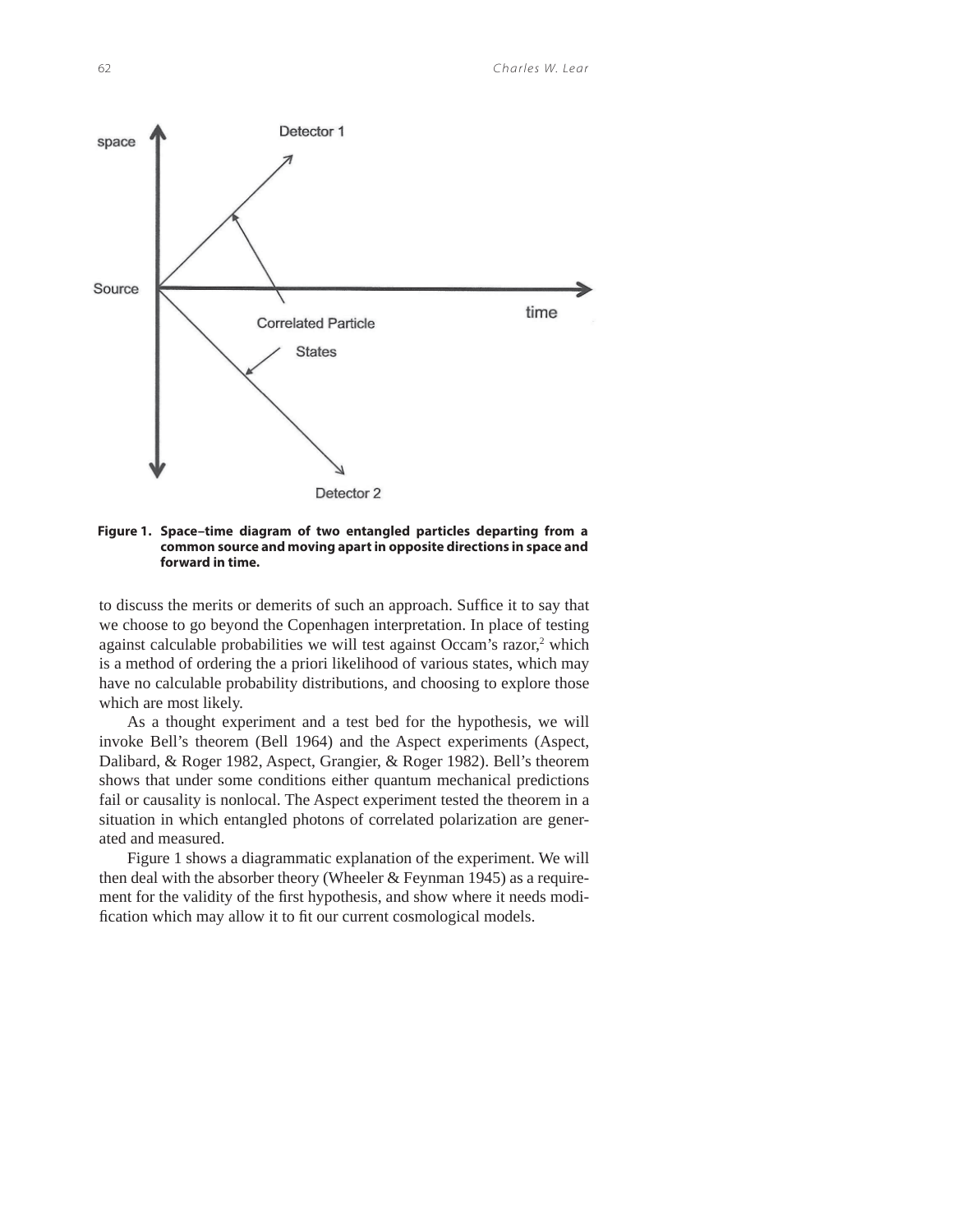### **Alternatives for Nonlocal Causality**

A number of researchers have discussed time reversal of cause and effect, sometimes dubbed as retrocausation, as a working hypothesis (e.g., Costa de Beauregarde 1977, Lear 2012, Sheehan 2006). Alternative approaches deal with the concept of retarded and advanced wave (e.g., Moffat 1998, Wheeler & Feynman 1945) wherein retrocausation is implied, but is not an emphasis. We first discuss six alternative sub-hypotheses for nonlocal causality. We will compare them under the guidance of Occam's razor.

1. The first alternative, perhaps the most widely used, is that entangled particles form a single quantum state, and will respond to a measurement as any state does, by yielding a sub-state out of the superposition. This is pure, pragmatic Copenhagen interpretation. The cause is the measurement and the effect is the collapse of the wave function, or reduction of state. But the relationship between a measurement and a wave function collapse is purely formal and not physical.

Niels Bohr never wrote about wave function collapse. Heisenberg called it the reduction of a wave function to a new state representing the change in knowledge of the state due to the outcome of a measurement. So we might assume that the Copenhagen interpretation considers a measurement as a probe of a system, and the wave function collapse as the recording of the results of that probe. We assume neither of these need be subject to conscious awareness. These are certainly causally connected, and the causality is forward in time if we make a distinction between the measurement process and the recording process.

In the case of entanglement of two polarized particles, the probe is the insertion of a polarizer and the recording is the registry of an electromagnetic signal. The measurement of an event at one pole of the system is not contiguous with the recording of the event at the other pole. This is so in the sense that the measurement and recording do not have a direct path between them in space and time within their respective light cones. Contiguity is not established until the two data streams are brought together in the lab and correlations are established. In this sense, the state is not reduced until the correlations are recorded. It is this disruption in contiguity that led to Einstein's complaint of spooky action at a distance, and led to the coinage of the term *nonlocality*.

Traditional causality is defined as a sequence of interdependent events that are contiguous in time and space, and there is an urgency to retain this tradition.

2. A second alternative is that causality acts outside of the realm of spacetime. One might argue that causality as a physics principle is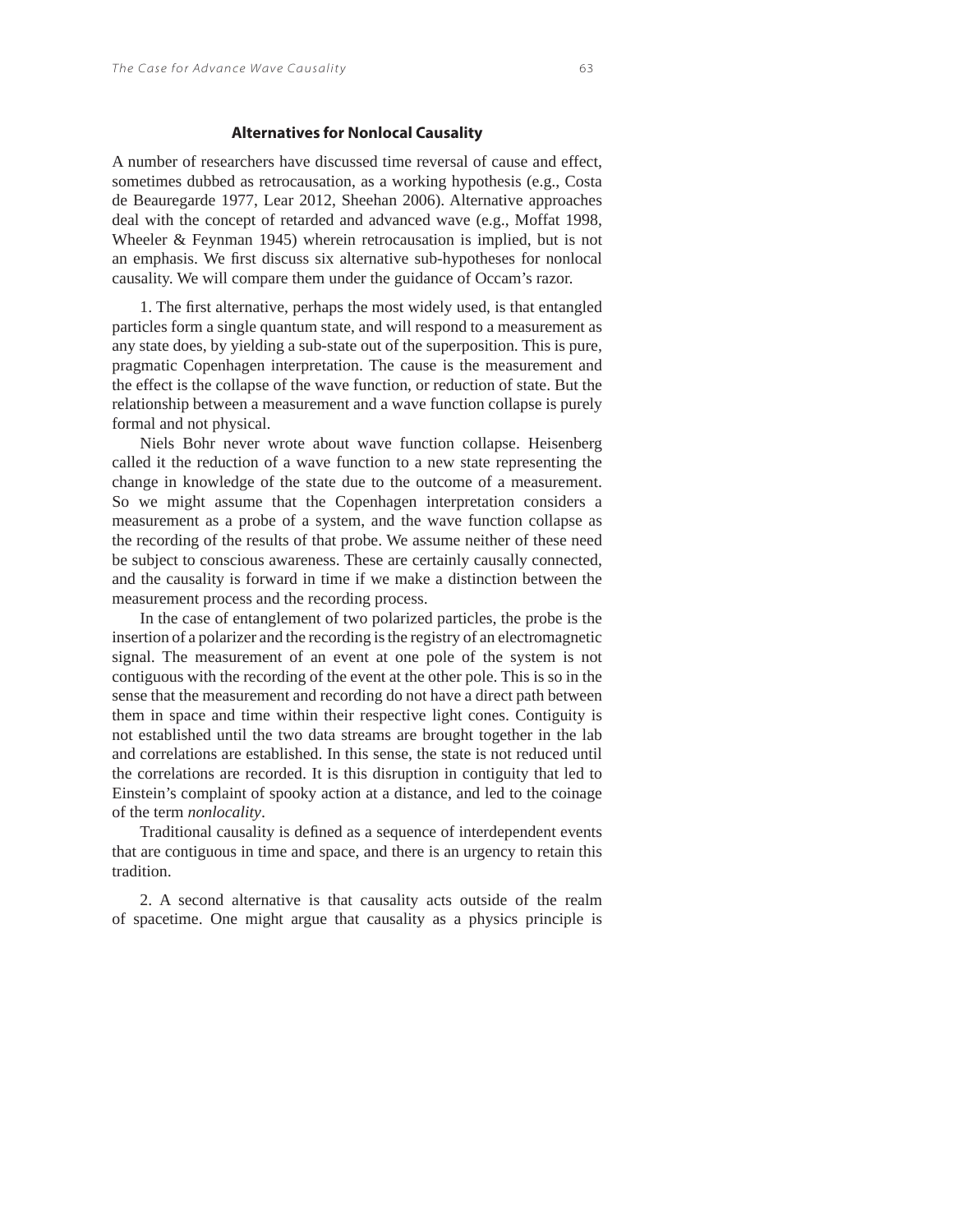independent of, or transcends, the relationships of occurrence of events in space and time. Then its true structure remains to be discovered, as does its mode of interaction with spacetime.

3. A third alternative holds that causality is not a natural law at all, but is an artifact of human experience. It is an outgrowth of a larger reality, useful only in describing our experience of spacetime. As a sort of restatement of the second alternative, this explanation gives no clue to the underlying nature of the structure of causality within spacetime.

4. If there are hidden causal interactions between the two detectors and the source, such as David Bohm's pilot wave<sup>3</sup> which guides particulate entities, their responses may be guided as specified by quantum mechanics. The tentative fourth alternative arising from this is that if there is a hidden transmission of causal interaction from one detector to the other it must be "superluminal" (faster than light speed). In Figure 1, this would correspond to an arrow pointing directly from one detector to the other. Tachyons, for example, are hypothetical imaginary particles with speed faster than light, never slower, and would be capable of transmitting superluminal signals.

In a variant of his experiment, Alain Aspect (Aspect, Dalibard, & Roger 1982) modified his apparatus so that the polarization of the first detector was set after the photons had left the source. The polarization correlations of the second detector with the first detector were realized before the decisions were made on the polarization state of the first. It follows that any spacetime causal connection appears to have been time-reversed. The polarization change was accomplished in a pseudo-random fashion. The Aspect experiment left no signature for the presence of a transmitting particle. A tachyon, if present, could not show itself in Lorentzian spacetime.

5. A fifth alternative has causality acting in a relativistic Lorentz transformed frame of reference which is necessarily not homomorphic with the observer's frame. Such a relative frame of reference would result in certain simultaneous events (being spacelike events) becoming separated in time (becoming timelike events), but would still cause the appearance of superluminal transmission as in the fourth hypothesis.

6. The sixth and final alternative is also a Lorentz invariant transformation, as in the fifth. But it is an improper Lorentz transformation, with the time element of the transformation matrix reversed in sign. In this, causality as well as dynamics may be time-reversed, so that the cause follows the effect in time.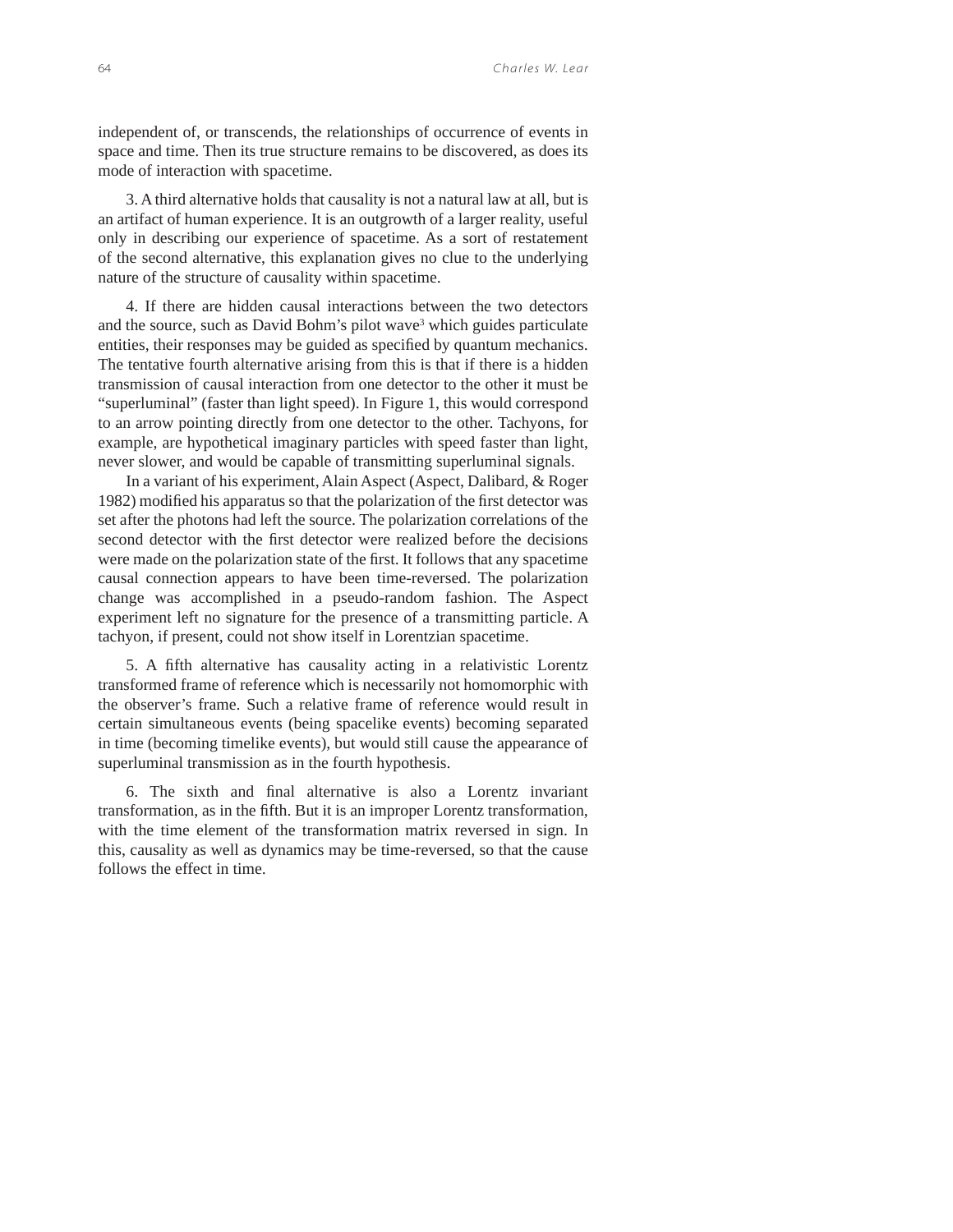### **Occam's Razor and Causal Time Reversal**

Occam's Razor holds that the simplest explanation for a proposition is the most probable, because the simplest has the least number of assumptions to which a prior probability must be assigned.

We take as a working principle that things or concepts that are less easy to imagine, visualize, or explain, in terms of the illustrative power of the verbal or graphical description, will have lower prior probability of real existence because of the potentially larger numbers of modes of realization of such.

Among the alternatives for nonlocal causality presented in the previous section, **Alternatives For Nonlocal Causality**, numbers one through three show no answers at all to the relationship of causality to spacetime. If we suppose that this relationship holds, these three are unsatisfactory. Because they lack direct explanatory power, they potentially have a complexity of multiple paths to explanation, and have a low probability of providing an explanation. In and of itself, the fourth alternative appears to violate special relativity because it is superluminal signaling and attempts to impose the causal relationship within the observer frame of reference. The fifth alternative also results in superluminal transmission of causal action. There is no Lorentz transformation that can change a spacelike event into a timelike event. Such transformed reference frames have the shortcoming that there are still no apparent signal carriers to provide contiguity between cause and effect. The probability of causal connectivity existing in such reference frames is low.

This leaves the sixth alternative as the simplest and most rational. In the time-reversal mode, the photons or other particles moving between the source and the detectors may act as signaling paths.

Figure 1 shows arrows pointing away from the source, indicating a timewise forward motion of the particles, and implying a causal link forward in time. If one of the arrows pointed back toward the source, this could be taken as a causal link starting at the detector, which more or less randomly determines a single polarization state, which then determines the source in that state in a retrocausal fashion. The unique state thus assumed by the source will then cause the measurement at the other detector to be suitably correlated. This is time reversal of cause and effect, or advance wave causality.

#### **Dynamic and Causal Time Reversal: Symmetry and Cosmology**

Cause and effect are multipolar. The poles are sequences of events. As a working hypothesis, we suppose that poles are causally connected if their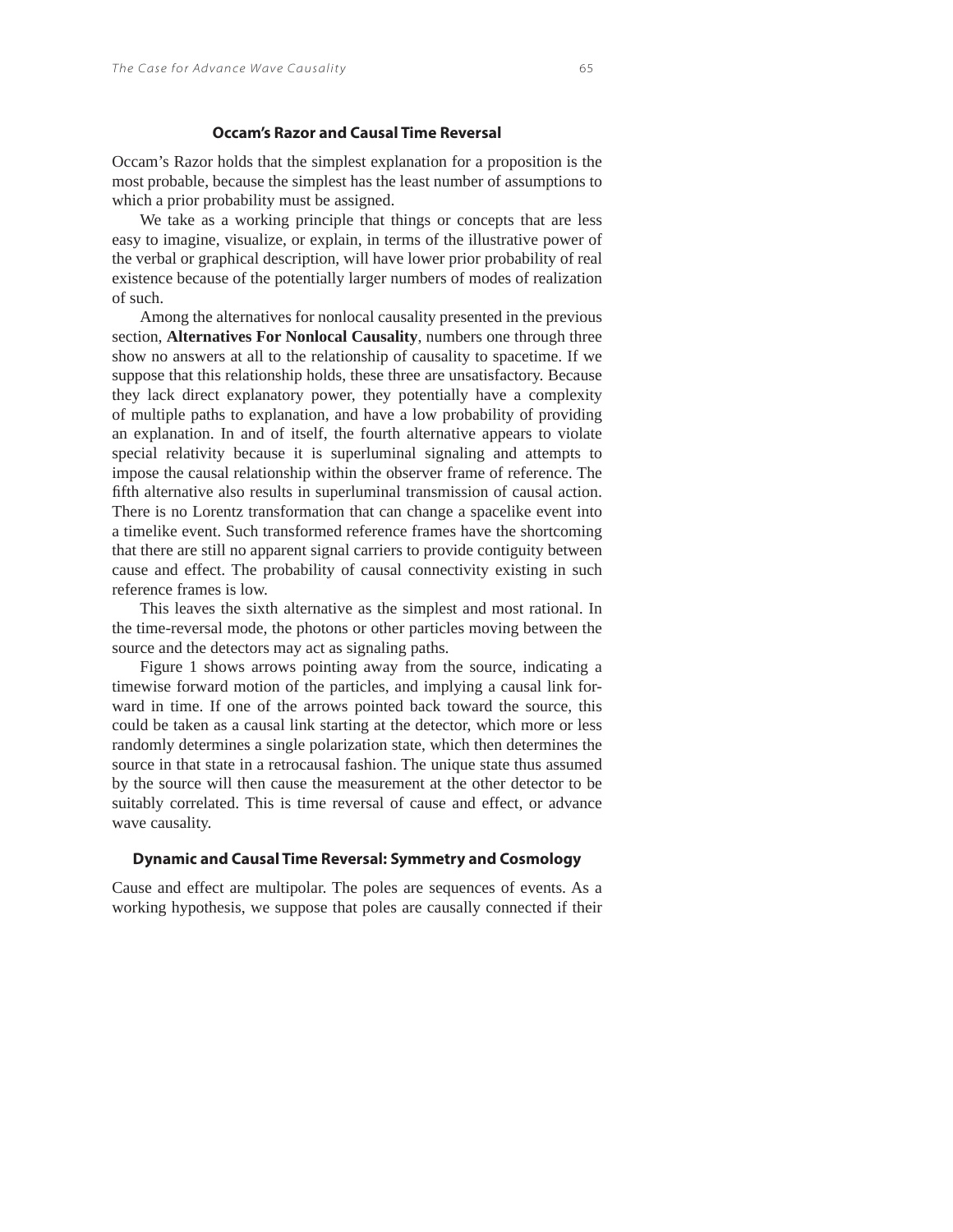dynamics are correlated with each other in time and space. The dynamics of one such sequence is correlated with and dependent upon the dynamics of another. Such correlation is always subject to statistical discovery, although in many instances the statistics are so strong as to be counted as certainty. And in others, the statistics are clearly absent.

In this view of causality, we suppose that the information content of a sequence of events is causal, and the dynamics are effectual. The action of the causal sequence is driven by information that is correlated with that action. In contrast, insofar as the action of a sequence is correlated only with action in another sequence, that action is effectual.

In the abstract, information is the resolution of uncertainty. In a classic paper Claude Shannon (1949) quantified information in terms of a weighted sum of bits now called the Shannon entropy:

$$
H = -\Sigma_i p_i \log_2(p_i)
$$

The  $p_i$  are the probabilities of various outcomes of a sequence of events which for our purposes is a causal pole. For example, in the Shannon formalism the sequence was the transmission and reception of a string of bits in a communication channel.

Without an observation, the number of possible outcomes is manifold. If an observation is made, the number of possible outcomes is always reduced, but not always to a single outcome. The result of an observation is a reduction in the Shannon entropy. The dynamical entropy, which is the negative of the Shannon entropy, is increased.

In our second-law temporal universe, dynamical entropy in a closed system tends to increase over time. Informational entropy decreases, meaning a system that was initially highly causal becomes less causal. The second law dictates the time sequencing of cause before effect.

Some examples will illustrate. Suppose a billiards player wields a cue. His intention supplies information to the initiating action of the cue striking the ball, resulting in effectual action of other billiards on the table. That is a simple bipolar causal chain in which cause and effect are well-defined and separated. The array of struck balls contains information, but the information content of the player and his cue is overwhelming. The observation of cause and effect is in the correlation of the motion of the billiards with the use of the cue. In all other cases also, correlation of dynamical action is the observable.

Suppose a number of individuals are given boxes of identical kitchen blender parts, then divided into two groups, one of which is given written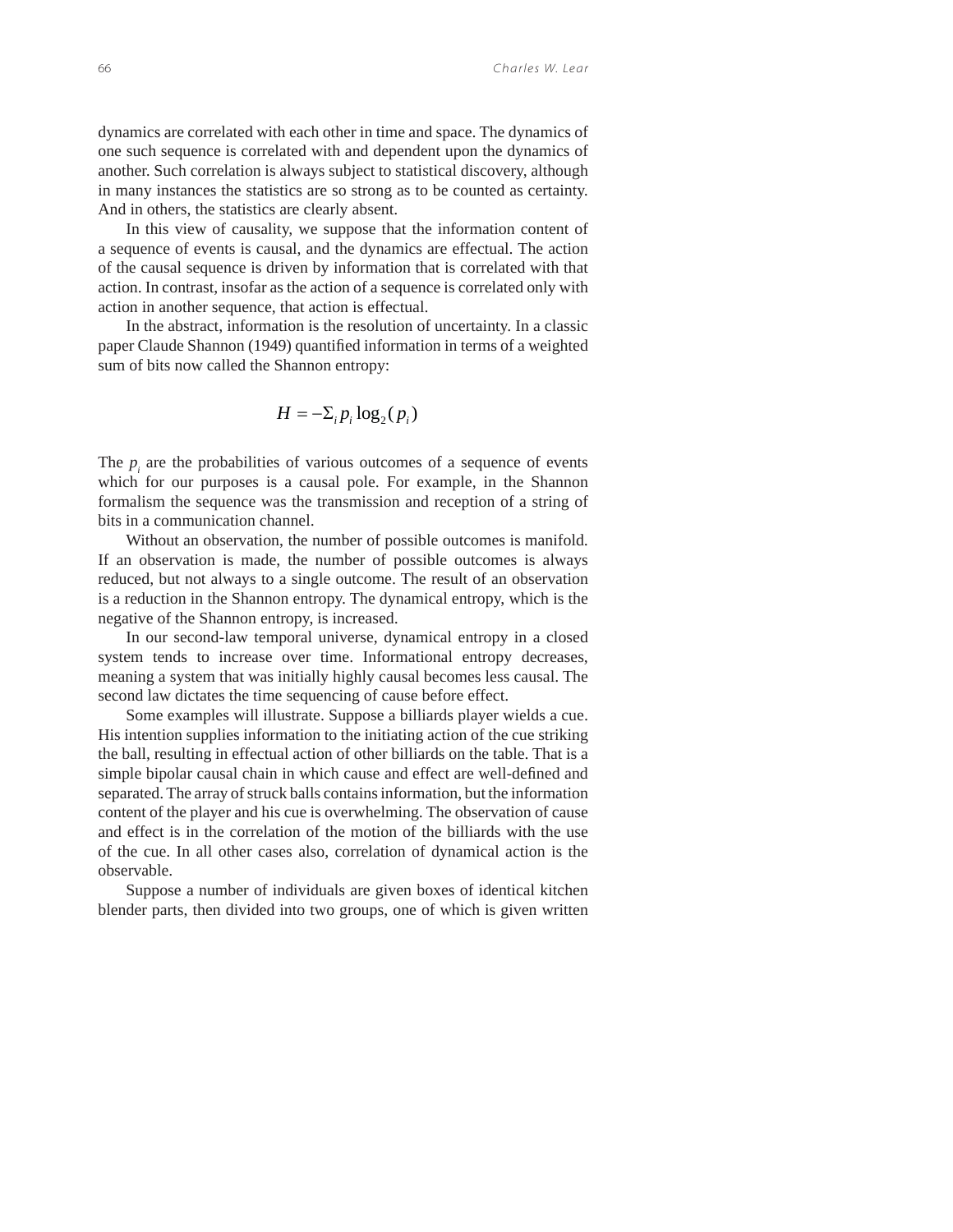instructions on how to assemble and use the blender while the other group is told only to use the blender to perform a food preparation. The use of instructions is causal, but the only discovery of a causal relationship comes from the correlation of success with the use of the blender with the use of instructions. There is no other external acting mechanism (such as a cue) driving the success rate.

In an arm wrestling contest (or a ball game) the wills are causal, but physiology is effectual, and the result is a balance of the two.

In agriculture, weather factors may be highly correlated with crop yield, but this is a classic case of confounding cause and effect. Ultimate causation may lie with solar energy.

Classical physics adds two other principles to this idea of information and correlation. Classically, a cause must precede its effect, and a causal chain must have contiguous elements throughout its spacetime domain.

The symmetry of dynamic time reversal is well-known in field theory. Under the time reversal operator T, the dynamical time variable *t* changes sign but the state vector does not change. If a state is symmetric under dynamical time reversal, it is reasonable to assume that it must also be symmetric under causal time reversal. That is, the operator T not only changes the sign of *t* but it also changes the polarity of cause and effect.

Radiation emission events are causal insofar as they involve a state transition invoked by information reduction. Radiation absorption is causal for the same reason. The information transfer in the absorption process may be seen as the basis for advance wave causality.

There are broadly three areas that challenge the symmetry of time reversal. These are T-violation processes, second law processes, and what we know about cosmology.

Mesonic decay processes have indicated the presence of CP-violation, and hence T-violation, for many years. Over the last decade or so, higher energy B meson decay processes have confirmed it.<sup>4</sup> T-invariance alone is not enough to guarantee causal time reversal in every case. But all these processes are invariant under CPT (Charge conjugation, Parity transformation, and Time reversal), which includes charge conjugation and parity, or coordinate inversion. CPT invariance may be sufficient to exchange the polarity of cause and effect.

Causal polarity reversal is an attractive concept in part because it maintains contiguity through particle paths, and the process remains Lorentz invariant. The formalism of the Feynman diagram is widely used as a picture of a particle as an antiparticle traveling backwards in time and space. They are mathematically equivalent under CPT, and potentially each carries a causal signal.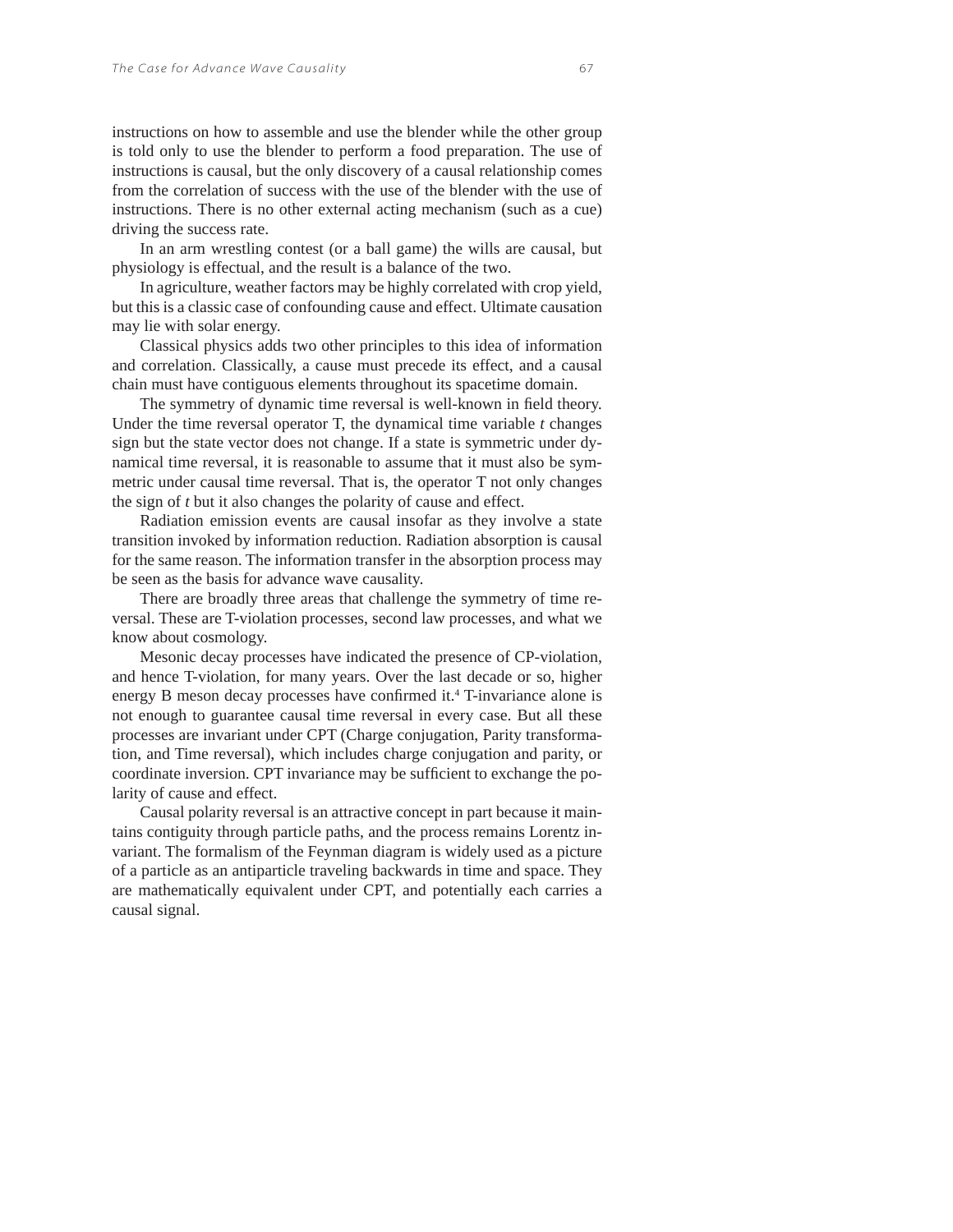Another challenge is the possibility that retrocausation is inconsistent with the second law. If retrocausation emerges macroscopically, the consequence could be at least a limited violation of entropy increase within closed systems. Note first that microscopic causality and microscopic dynamics are both time reversible, and we can claim they both obey the CPT invariance and Lorentzian invariance. Note, however, that microscopic causality and dynamics must translate to macroscopic causality and dynamics. If the second law only governs forward causality of macroscopic dynamics, we can provide a basis for it as a principle of cosmological thermodynamics, and not as a quantum principle. The underlying principle is simply the well-known ad hoc statement that thermodynamic time proceeds in the direction of maximum likelihood. In the work that follows, then, we will need to also exclude cosmological electrodynamics from second law effects.

A final challenge is the apparent inconsistency of the Wheeler–Feynman absorber theory (1945) with most currently accepted cosmological models. Absorber theory strongly supports the role of advance causal electromagnetic waves in the structure of the cosmos. The attractive feature of absorber theory is that it eliminates the apparent lack of radiative damping of an accelerated electron emitting a photon during a state transition. Wheeler and Feynman (1945) proposed, and Hoyle and Narlikar (1995:126) found, that the absorber theory requires perfect (future) absorption of retarded waves and imperfect (past) absorption of advanced waves in the cosmological time scale. Hoyle and Narlikar (1995:139) also found that the imperfect past absorption requirement is inconsistent with all the useful cosmologies. Were it not for these inconsistencies, absorber theory would not be a challenge to advance wave causality.

#### **Future Absorption**

In Wheeler–Feynman absorber theory the advanced and retarded fields contribute equally to the total field. In the nomenclature of Hoyle and Narlikar  $(1995:119)$ , the field acting on an emitting charge (a) is the sum of advanced and retarded fields of all other absorbing charges (b):

$$
F_{\text{total}}^{(a)} = \Sigma_{b \neq a} \frac{1}{2} \big[ F^{(b) \text{ret}} + F^{(b) \text{adv}} \big]
$$

We noted above that in the view of Hoyle and Narlikar (1995:139) perfect (future) absorption of retarded waves is not possible in the Wheeler–Feynman theory for most of the useful cosmologies. They proposed quasi–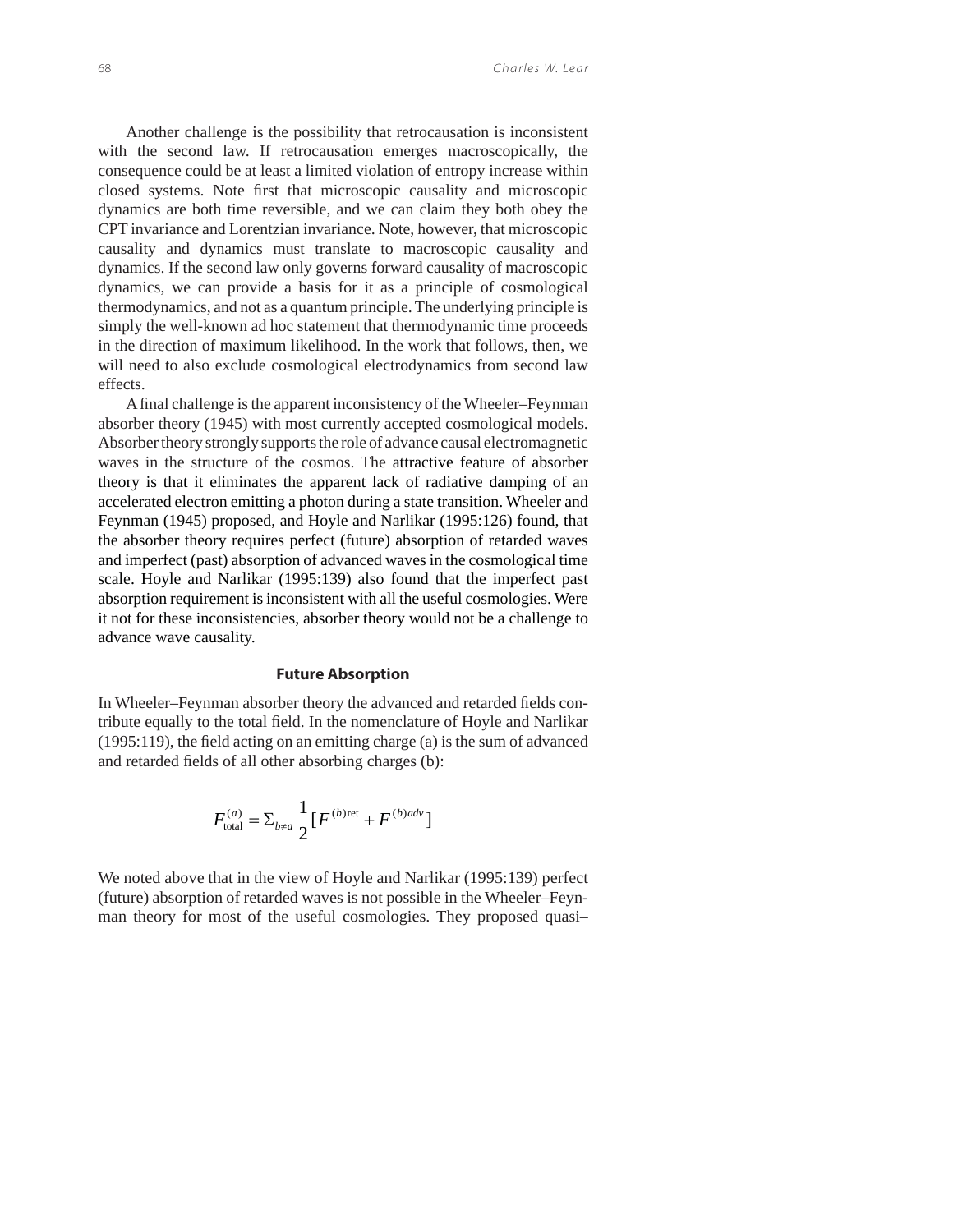steady-state cosmologies as a possible remedy, but these have suffered loss of credibility over time due to inconsistency with cosmological data (Wright 2015) and the resulting complexity of explaining such inconsistency. They also showed, as did Wheeler and Feynman, that perfect future absorption is a requirement if absorber theory is to alleviate the dynamical inconsistencies arising from photon emission by accelerated electrons. Hoyle and Narlikar (1995:125–126) showed the closed Friedmann cosmology as supporting both perfect past and future absorption. They found other closed cosmologies that support perfect future absorption, but allow only imperfect past absorption.

Perfect future absorption in a closed universe is apparently achievable because radiation may recirculate throughout the enclosure until it is captured. Perfect future absorption may not occur in an open, expanding universe if the future absorber density is too small to capture the retarded radiation.

Our current cosmological database strongly supports the existence of a cosmology that is open, flat, and expanding. The Hoyle–Narlikar analysis as just discussed determined that, based on current models of the density of matter in the universe, there are not enough future absorbers to complete the needed absorption. But absorber theory requires perfect future absorption. So if we are to proceed along these lines, we will need to find other cosmological alternatives for future absorption.

We have recently completed a study that provides such an alternative (Lear 2016). Given the dearth of real future absorbers, we suppose the presence of virtual electromagnetic pairs emergent throughout spacetime within the constraints of the Heisenberg uncertainty principle. Such virtual absorbers appear often enough to capture all the primal radiation from the big bang as well as subsequent emissions. Such capture will result in absorption and immediate re-emission of both retarded and advance waves.

Due to relativistic cosmic expansion, some regions of spacetime will come to recede from one another with speeds approaching and greater than that of light. Such regions lose causal contact with each other, and their interface constitutes a light horizon beyond which absorption of retarded waves no longer would result in advance waves being returned to the emitter. Absorption at the light horizon completes perfect absorption, resulting in advance waves returning to the emitter and retarded waves receding into a region causally disconnected from the emitter. By this means, the requirements of Wheeler–Feynman absorber theory are satisfied.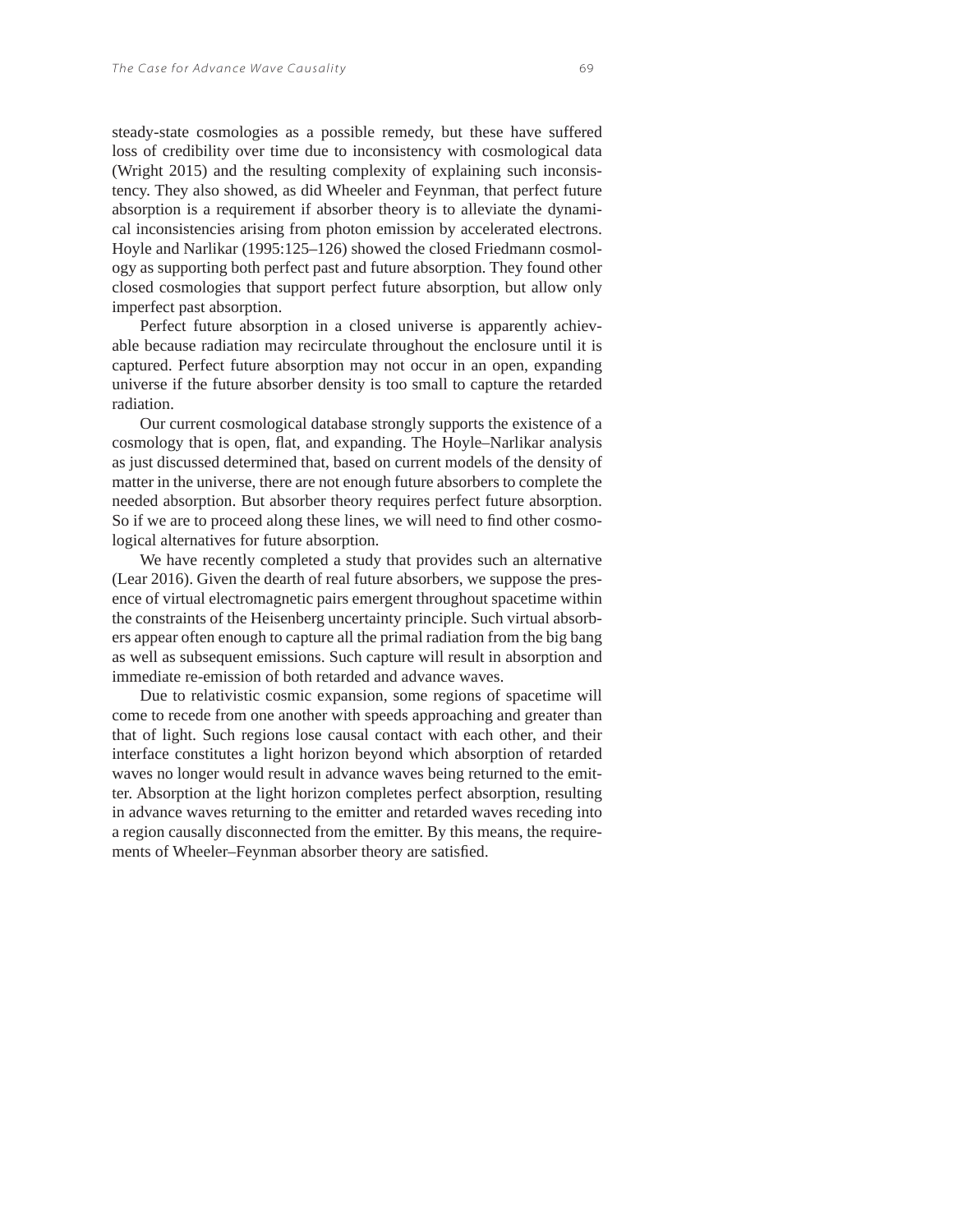#### **Discussion**

The literature on causality in physics contains many ramifications of definition, concept, and philosophy of cause and effect. In this work, for simplicity's sake, we have adhered to a basic concept, founded primarily in the classical definitions. We have used three classical principles, and we have proposed modifications to those principles.

The first is that a cause precedes its effect in time. This principle can be held to in special and general relativity as well. Another way of stating it is that an effect occurs in the forward light cone of the cause.

The second principle is the space and time contiguity of elements in a cause-and-effect chain. An outcome of this is that in processes involving action-at-a-distance, there are always conceptual carriers of force or other information connecting the elements of a chain.

Thirdly we used an ad hoc principle that altering or manipulating a cause will change an effect, but that effects are not subject to manipulation other than through causation.

To be physically viable, each of these principles should be testable. Their application to classical and relativistic dynamics is fairly straightforward. Their application in quantum field theory is perhaps somewhat murky, and we have explored this.

Among ramifications we have bypassed or ignored, for example, are the dependence of the simultaneity of events on the motion of rest frames in special relativity. Also, there are so-called "non-causal" dynamics such as Newton's first law of inertial motion, which do not appear to require causality to be enforced. We have bypassed discussion of causal paradoxes, leaving those to the mercy of probabilistic interpretation.

Within these constraints, the one we have proposed abandoning is the first of the three principles, that of forward causality. As a principal justification for this, we have shown that the simplest explanation of quantum entanglement lies with attributing causal action to advance waves—in other words, time reversal of cause and effect.

We addressed the symmetry breaking of causality in time by invoking the underlying principle of the second law, suggesting that thermodynamic time flow is governed by the outcome of greatest probability. This divorces thermodynamic time flow from the causal time symmetry occurring on the quantum level.

As a secondary justification for advance wave causality, we have turned to Wheeler–Feynman absorber theory, which requires a mixture of advanced and retarded waves to provide radiative damping for electromagnetic emissions from atoms. In doing so we have accepted the necessity for radiative damping forces acting externally on accelerating electrons emitting radia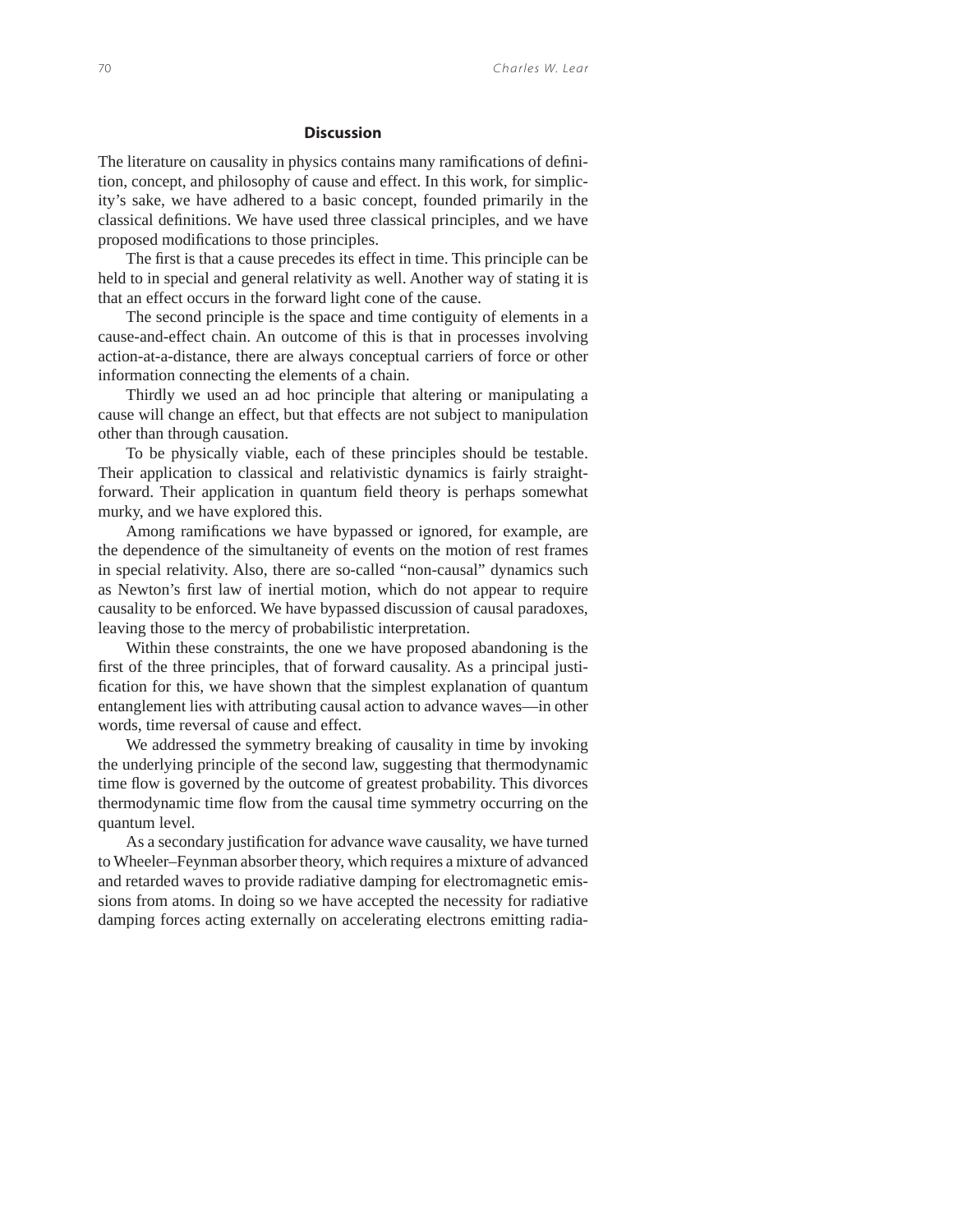tion in quantum transitions. Such damping forces are apparent, for example, in bremsstrahlung radiation at the quantum level, and in any macroscopic process involving acceleration of charge.

The difficulties with absorber theory are mainly cosmological. We have addressed this in a previous paper (Lear 2016). There is a symmetry breaking of cosmological time, which we have addressed through thermodynamics. Also in an open Friedmann cosmology, comparable to what we know currently about the standard cosmology, there is a lack of future real absorbers to match early emissions. We have alleviated this by showing the possibility of future virtual absorbers that may fully capture all primal radiation before and when it reaches the light horizon. Future absorbers are potentially plentiful in the form of electron positron pairs, with lifetimes limited by the Heisenberg uncertainty principle, but sufficient to perform absorption and re-emission of photons.

#### **Notes**

- <sup>1</sup> The Copenhagen interpretation of quantum mechanics was formulated by Niels Bohr and colleagues working in the early 1900s in Denmark. It is very pragmatic. Very briefly, the interpretation says that quantum mechanics cannot describe the nature of reality beyond what the axiomatic theory is capable of predicting, and that any interpretation beyond that theory is without substance and is of no usefulness to physical science. Most textbooks on quantum mechanics are good resources for study.
- <sup>2</sup> William of Ockham (aka Occam) was an early fourteenth-century English Franciscan friar and a scholastic philosopher, who is believed to have been born in Ockham, a small village in Surrey. He was a major figure in scientific and logical thinking in medieval times. He is best known for the logical principal that bears his name. There is an abundance of online reference to the application of his principle of simplest hypothesis being the most likely to be true.
- 3 Bohm's pilot wave hypothesis holds that particles are substantial objects following well-defined trajectories in space and time, and that these trajectories are guided according to the amplitudes of the system state vector. Most modern quantum textbooks will have a discussion of the pilot wave hypothesis.
- 4 There are numerous online references to B meson decay CP violation. A recent survey by Roland Waldi, "B meson decays and CP (and T) violation" (14 January 2013), from the Proceedings of the 32nd International Symposium on Physics in Collision (PIC) conference, 12–15 September 2012, Štrbské Pleso, Slovakia, may be found at arXiv:1301.2509v2 [hepex]